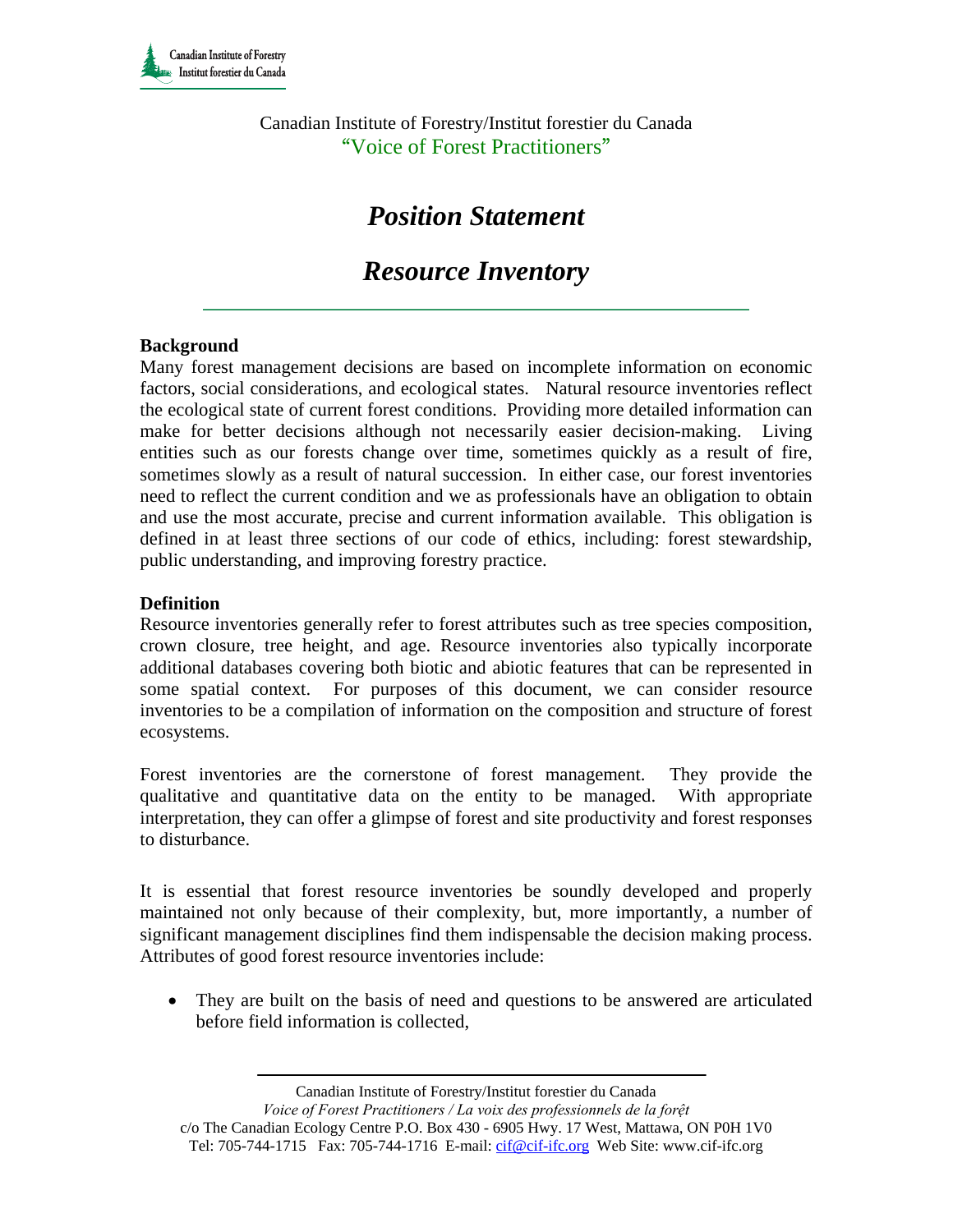

- A sampling approach is employed that is scientifically sound, statistically tested, and robust enough to capture natural population variability, and surmount logistical difficulties within financial constraints,
- Inventories are thoroughly documented with respect to objectives, sampling approach, assumptions, collection methodology, analysis, biases and limitations, and metadata, and
- Inventories should be conceived to integrate information from various sources in a standardized format that allow consistent interpretation of diverse resource values in a total resource management context.

#### **Position Statements**

As decision-makers associated with natural resource issues, CIF-IFC members recognize the value of accessible, reliable, current and accurate inventory information. The following represents the position of the CIF-IFC on issues around forest resource inventory.

#### **Inventories are Essential to Decision-Making**

Many decisions associated with forest management involve the allocation or disposition of resources. Better decisions are made when an accurate representation of the resource is provided. Information associated with natural resources, and especially with living organisms requires periodic updating to reflect the natural processes of ingress, growth and mortality. Inventory information that documents the rates of these processes are crucial for predicting sustainable harvest levels and inventories must be periodically updated to gather this information.

#### **Build Inventories on Sound Scientific Principles**

It is rare, unrealistic, and expensive for forest inventories to capture the attributes of every member of the population; therefore some form of sampling is required. However, poorly developed inventory sampling programs can lead to unrealistic or inappropriate expectations from the land base. To avoid management errors based on a poor representation of the forest it is essential that the inventory sampling:

- Considers the variability of population attribute(s),
- Reports standard errors or confidence limits associated with estimates,
- Balances logistical and economic realities with statistical constraints and information needs, and
- Recognizes where biases have occurred and report their implications.

#### **Assumptions and Metadata are as Important as Inventory Content**

To avoid misinterpretation of data, assumptions and features associated with the data must be clearly defined. Assumptions may pertain to the sampling design, the analysis that the data is subject to, or even how the data was collected, compiled, or recorded.

Tel: 705-744-1715 Fax: 705-744-1716 E-mail: cif@cif-ifc.org Web Site: www.cif-ifc.org

*Voice of Forest Practitioners / La voix des professionnels de la forệt*  c/o The Canadian Ecology Centre P.O. Box 430 - 6905 Hwy. 17 West, Mattawa, ON P0H 1V0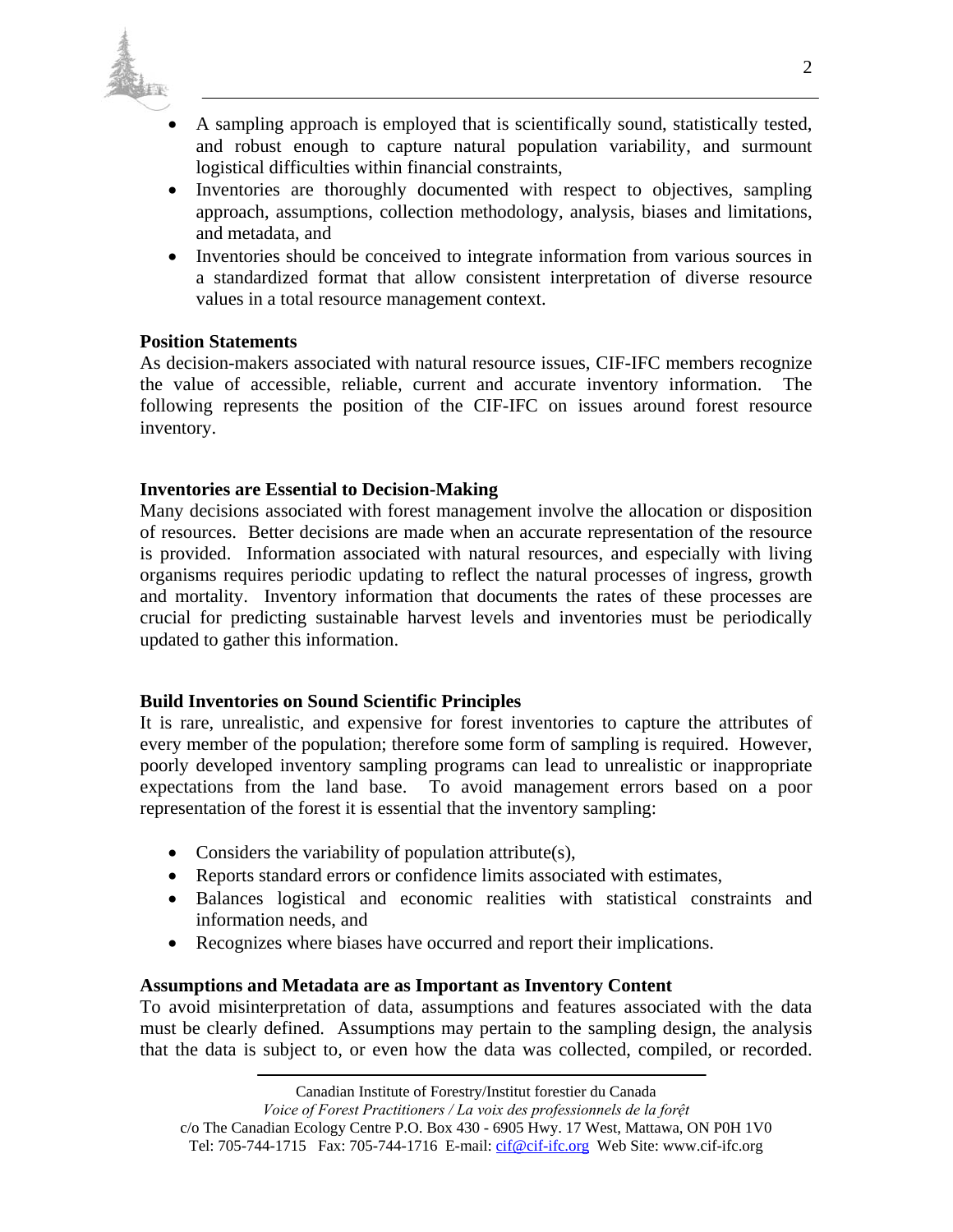

Documentation associated with collection of data ensures that it can be interpreted appropriately. Documentation associated with the sampling design identifies biases and assumptions. Documentation associated with database attributes (*i.e*., the metadata) defines the content, quality, condition, and other characteristics of the data.

# **Develop User Partnerships**

Many governments, departments, agencies, and groups utilize the same resource inventories. However resource inventories are usually developed and created by a single agency. Efficiencies in resource inventory development can be realized by encouraging other inventory users to take part in the data collection, development, or database maintenance. Similarly, sharing resources and expertise among agencies can result in more comprehensive inventories. We recommended user involvement in the development, creation, and maintenance of forest resource inventories.

# **Make Public Information Readily Available**

While some inventory information may be proprietary (*e.g*., market information collected by companies), information collected by public agencies should be readily available to and accessible by the public. Readily available inventory information prevents or at least reduces speculation about the condition or state of our natural resources. It also increases the transparency of management decisions and increases public trust in decision-makers.

# **Value Historic Inventories**

As inventory information ages, it degrades in value as a representation of current conditions, but it increases in value as a representation of a baseline or a previously defined condition. Previously collected inventory data provides valuable insight into the development (succession) of forest ecosystems under both managed and unmanaged regimes. Old or historic inventories have tremendous monitoring potential. Therefore the maintenance and complete documentation of historic inventories is essential to future use.

# **The CIF-IFC**

The Canadian Institute of Forestry - Institut forestier du Canada is a national voice of forest practitioners. The Institute, formed in 1908, represents members who are foresters, forest technologists and technicians, educators, scientists and others with a professional interest in forestry. The Institute's mission is "*to provide national leadership in forestry, promote competence among forestry professionals, and foster public awareness of Canadian and international forestry issues".* 

We are people with a professional interest in forestry, working in government, industry, academic and consulting fields. Our members use their education, training, and experience to help manage the forests of Canada and to make the Canadian public *aware of forestry.* 

Canadian Institute of Forestry/Institut forestier du Canada *Voice of Forest Practitioners / La voix des professionnels de la forệt*  c/o The Canadian Ecology Centre P.O. Box 430 - 6905 Hwy. 17 West, Mattawa, ON P0H 1V0